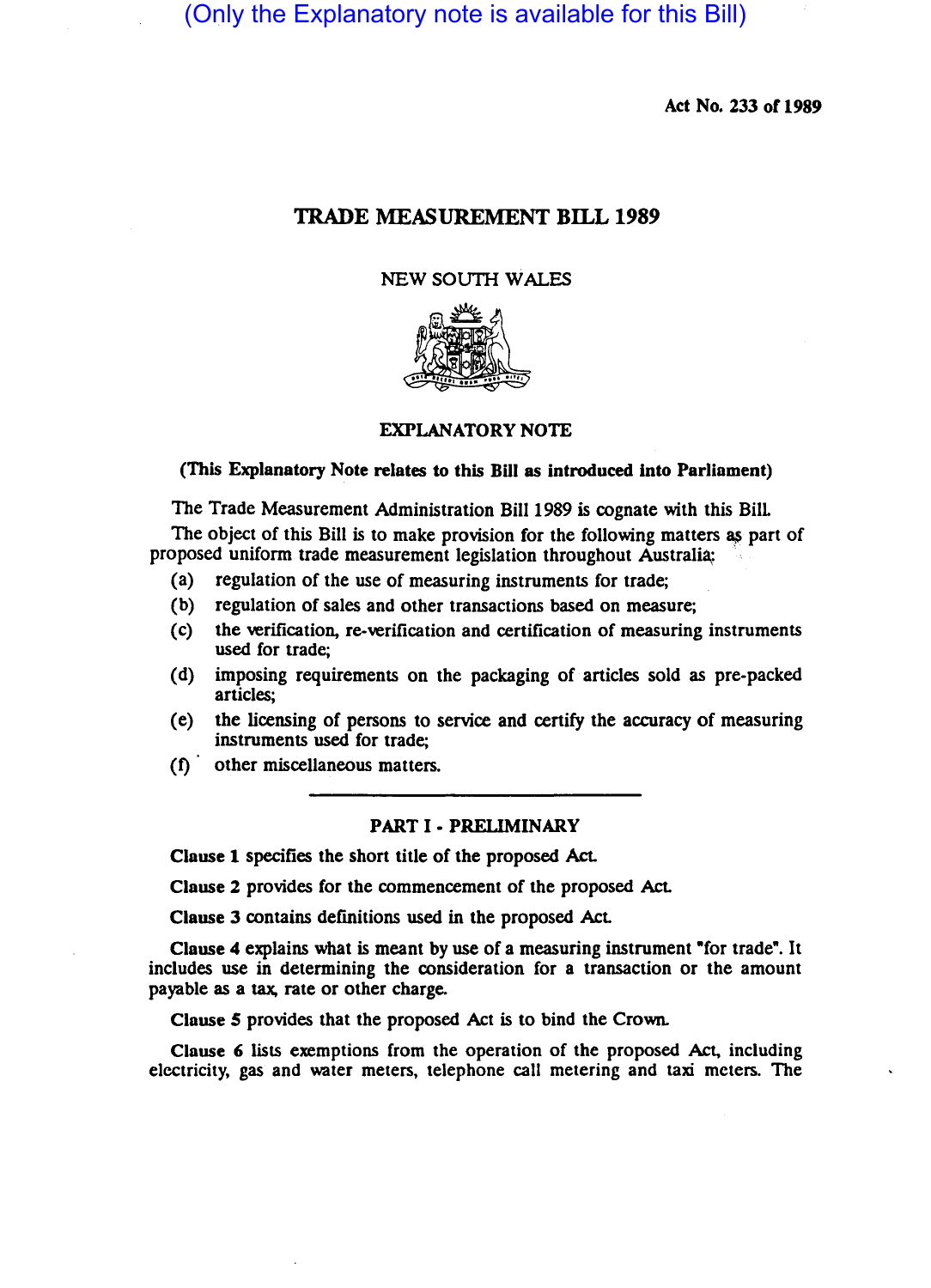regulations can provide further exemptions. The proposed Act will not apply to bread.

## PART II - USE OF MEASURING INSTRUMENTS FOR TRADE

Clause 7 prohibits the use of a measuring instrument for trade unless it bears an inspector's mark or a licencee's mark. In addition, if the measuring instrument is a weighbridge, it must not be used for trade unless it complies with the requirements of the regulations.

Clause 8 creates the following offences:

- using for trade a measuring instrument that is incorrect or unjust;
- using a measuring instrument for trade in a manner that is unjust;
- . causing a measuring instrument in use for trade to give an incorrect reading.

Clause 9 creates the offence of supplying a measuring instrument that is incorrect, unjust or not of an approved pattern (approved under the National Measurement Act 1960 of the Commonwealth).

## PART III - VERIFICATION, RE-VERIFICATION AND CERTIFICATION OF MEASURING INSTRUMENTS

Clause 10 makes it the responsibility of the administering authority to arrange for the standards of measurement necessary for the purposes of the proposed ACL Each licensee is made responsible for providing the standards of measurement necessary for the exercise of the licensee's functions under the proposed Act.

Clause 11 explains "verification" and "re-verification" of measuring instruments. Each is carried out by an inspector who has to be satisfied that the instrument complies with certain requirements and who marks the instrument with the inspector's mark. Verification is carried out when the instrument does not already bear a mark. The requirements at verification are stricter than at re-verification which is carried out if the instrument already bears a mark (as a result of a prior verification, re-verification or certification). When re-verification takes place, any existing mark is removed.

Clause 12 explains "certification" of measuring instruments. It is carried out by the holder of a servicing licence issued under the proposed Act The licensee must be satisfied that the instrument complies with the same requirements as for verification by an inspector. The licensee marks the instrument with the licensee's mark and removes any existing mark.

Clause 13 sets out the various requirements that have to be satisfied for verification or certification and for re-verification. These relate to permissible limits of error, pattern approval under the National Measurement Act and requirements for metric graduations.

Clause **14** imposes requirements as to the types of standards of measurement that must be used in assessing compliance with the requirements of clause 13.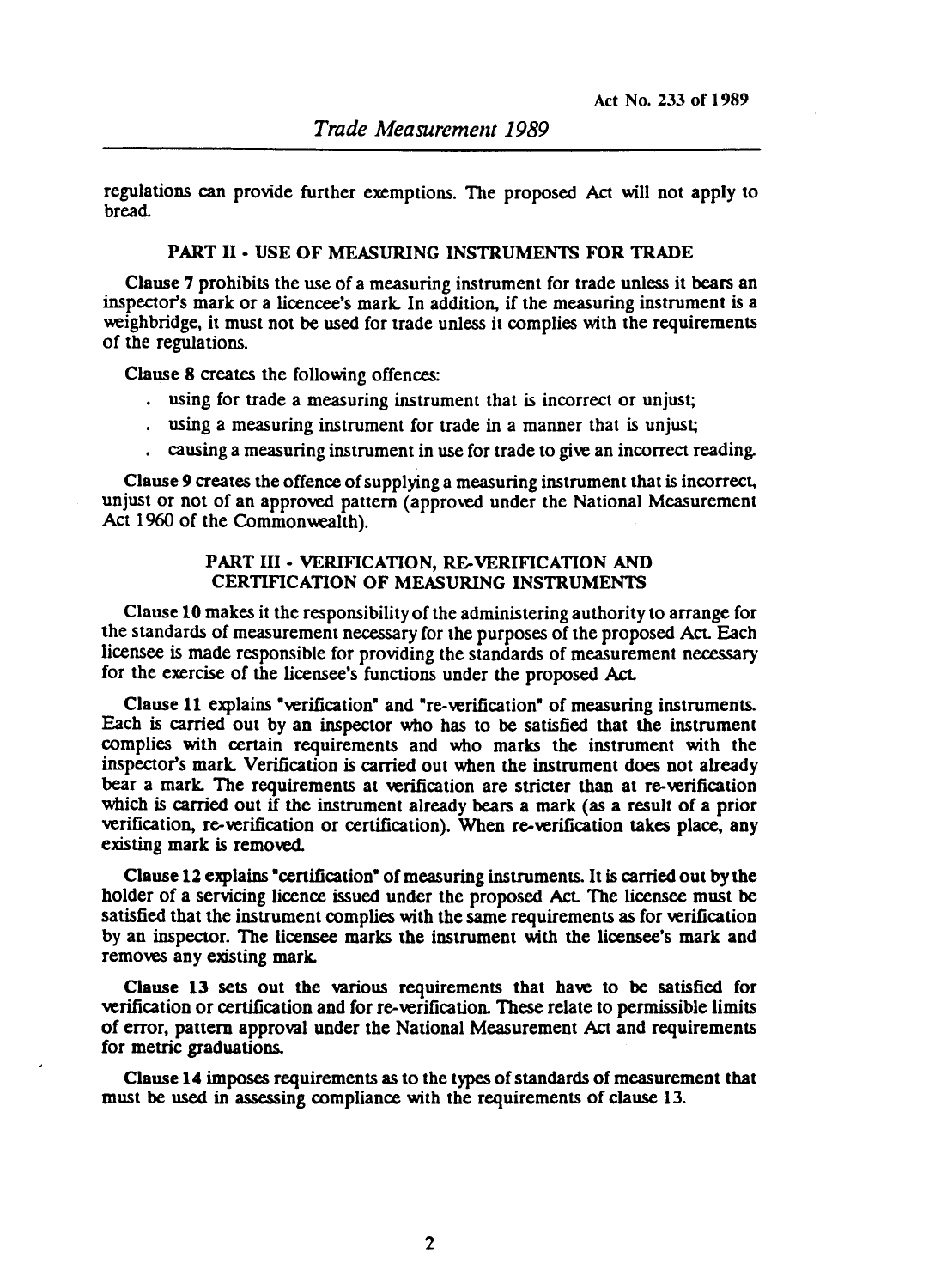Clause 15 makes the administering authority responsible for providing the means for verifying measuring instruments used for trade and making arrangements for their periodic re-verification.

Clause 16 allows an inspector to prohibit the use for trade of a measuring instrument if directions intended to permit its re-verification are not complied with.

Clause 17 requires an inspector who rejects a measuring instrument to obliterate any inspector's mark or licensee's mark on it

Clause 18 requires a person who repairs or modifies a measuring instrument to obliterate any inspector's mark or licensee's mark on it

Clause 19 makes prOvision for marks to be put on measuring instruments by means of a label affixed to the instrument

Clause 20 creates the offence of making an inspector'S mark or licensee's mark without proper authority.

Clause 21 creates related offences of unlawful possession of marks and marking implements and of making counterfeit marks.

## PART IV - TRANSACTIONS BY MEASUREMENT

Clause 22 requires that when an article is sold at a price determined by reference to measurement the measurement must be done in the consumer's presence or the consumer must be given a written statement of the measurement The consumer can demand measurement in his or her presence if delivery takes place at the time and place of measurement Pre-packed articles are not affected.

Clause 23 creates the offence of misleading the consumer as to measurement or price calculation based on measurement and of incorrect payment that is to the detriment of the consumer.

Clause 24 makes the seller of an anicle guilty of an offence if the quantity sold is less than the quantity ordered unless the seller tells the buyer before completion of the sale.

Clause 25 makes special provisions for the sale of meat The written statement required for the purposes of clause 22 must specify the mass of each cut When exposing meat for sale at a marked price for a given quantity, its mass and price per kilogram must also be marked.

Clause 26 requires articles that are prescribed by the regulations for the purposes of the clause to be sold at a price determined by reference to a measurement of quantity in the unit of measurement required by the regulations.

Clause 27 creates a presumption that measurement determined by direct measurement of certain vehicles is more accurate than the same measurement determined by the method known as "end-and-end measurement".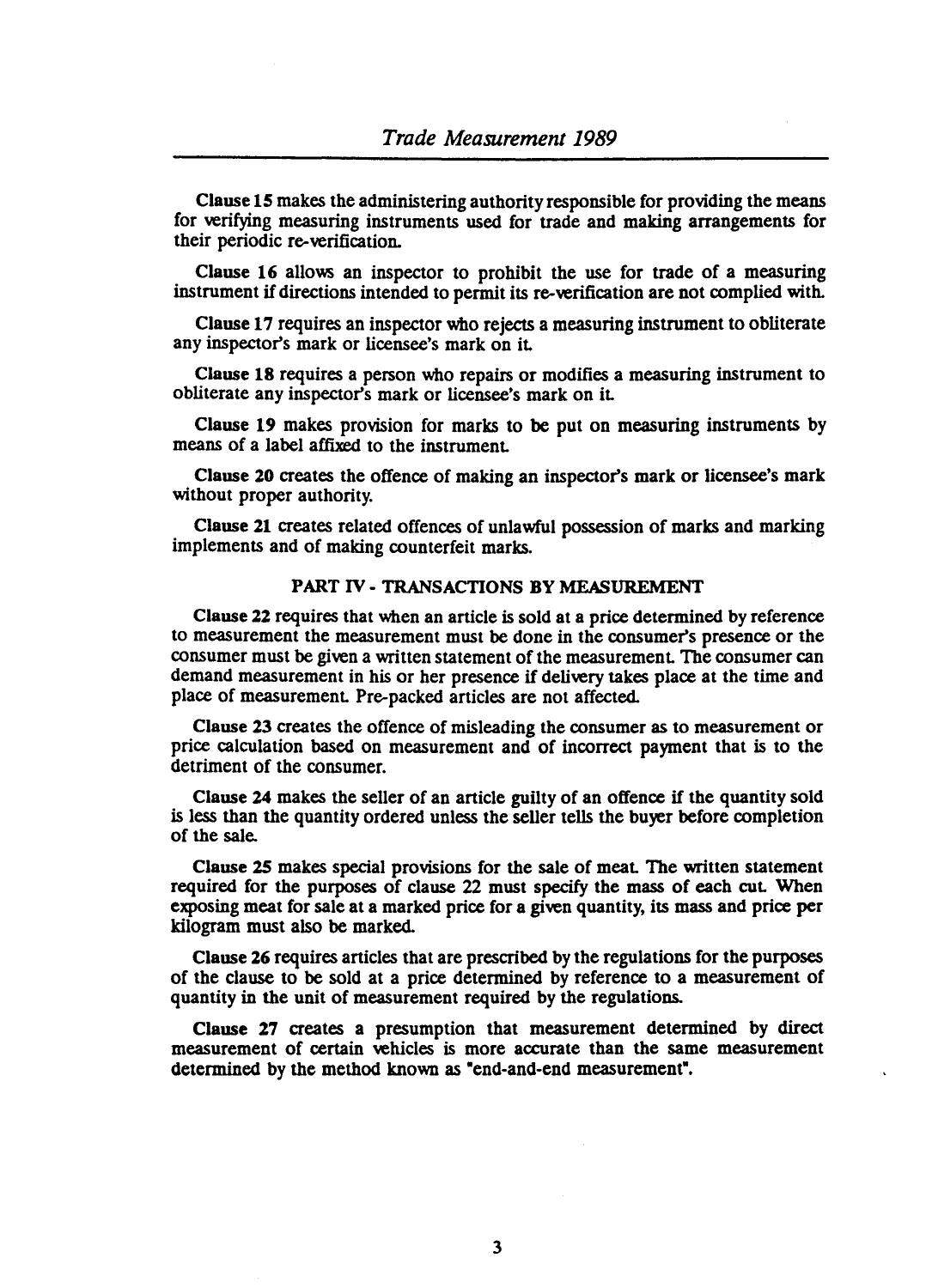## PART V· PRE-PACKED ARTICLES

## Division 1 • Requirements for Packaging and Sale of Pre-packed Articles

Clause 28 requires the packaging of prc-packed articles to comply with the requirements of the regulations as to the quantities in which articles may be packed and the marking on the package of the name and address of the packer, the measurement of the article and its price.

Clause 29 creates exceptions to the requirements of clause 28. The exceptions relate to packages for retail sale that are sold where they are packed, packages for export and sale of imported packages.

Clause 30 restricts the use on packages of "net mass when packed", "net mass at standard condition" and other expressions that are prohibited or restricted by the regulations.

Clause 31 makes it an offence to sell a pre-packed article at a specified price per unit of measurement where the price charged exceeds the correct price.

Clause 32 creates the offence of packing or selling a short measure (where the quantity in the package is less than the quantity indicated).

Clause 33 requires that where sufficient packages are available for testing, an average deficiency of the extent required by the regulations is necessary before a short measure offence is committed under clause  $32$ .

Clause 34 creates defences to the offence in clause 32 of packing or selling a short measure. The defences relate to deficiencies which arise after packaging and for which reasonable allowance could not be made and deficienies in packages obtained from a supplier and sold unaltered.

Clause 35 creates a general defence for sellers to the offences under clauses 28, 30 and 31 where the seller did not pack or alter the packaging of the package and the offence resulted from something the defendant could not reasonably have foreseen.

Clause 36 gives a general defence to persons who pack articles solely as emplOyees.

Clause 37 enables the regulations to prescribe procedures for determining the measurement of pre-packed articles.

#### Division 2 • Permit to Sell Certain Pre-packed Articles

Clause 38 authorises the administering authority to issue permits enabling persons to sell prc-packed articles where the sale \\Quid otherwise be an offence under clause 28 or 30.

Clause 39 imposes restrictions on the circumstances in which such a permit can be issued.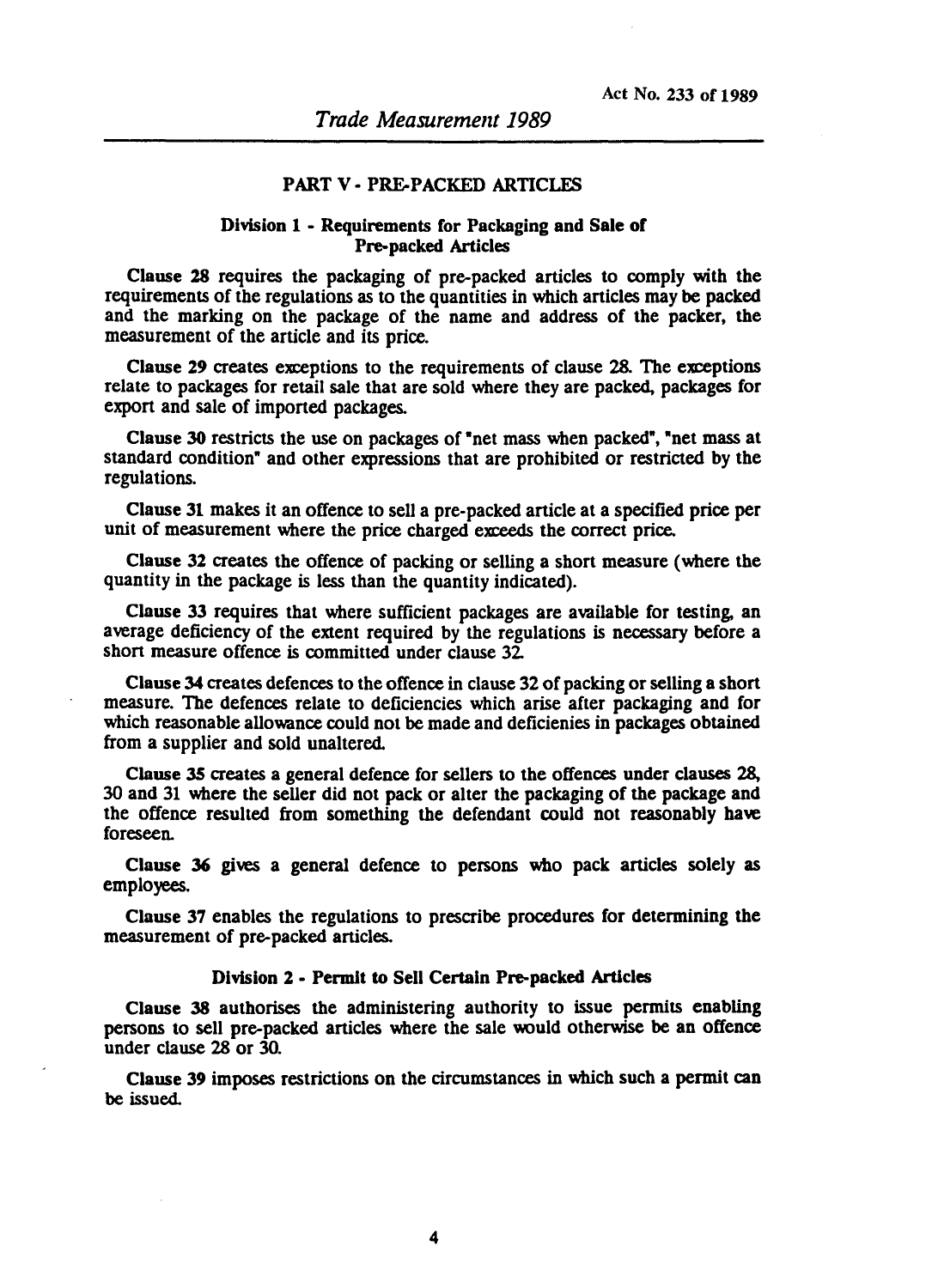Clause 40 authorises the cancellation of a permit at any time.

Clause 41 recognises permits issued under a law of another jurisdiction that corresponds to the proposed Act

## PART VI - LICENSING

#### Division 1 - Requirements for licences

Clause 42 requires a person who certifies a measuring instrument to hold a servicing licence or to be an employee of a licensee.

Clause 43 requires a person who makes a weighbridge available for public use to be the holder of a public weighbridge licence or to be an employee of a licensee.

#### Division 2 - Granting of Licences

Clause 44 provides for the making of applications to the licensing authority for servicing licences and public weighbridge licences.

Clause 45 provides the grounds on which an application for a licence may, and in some cases must, be refused.

Clause 46 requires the licensing authority to approve a particular mark for use by each licensee.

Clause 47 requires the licensing authority to keep a register of licences.

Clause 48 gives the licensing authority power to impose and vary conditions on licences.

Clause 49 sets out the conditions that apply to all servicing licences.

Clause 50 sets out the conditions that apply to all public weighbridge licences.

Clause 51 states that conditions of a licence need not be endorsed on the licence.

Clause 52 requires payment by a licensee of a periodic licence fee.

Clause 53 authorises cancellation of a licence if the periodic licence fee is not paid.

Clause 54 authorises surrender of a licence and provides that a licence is not transferable.

Clause 55 empowers the licensing authority to order that specified persons not be employed to cenify measuring instruments, or not be employed to operate a public weighbridge, on the grounds of the person's lack of competency or fitness.

## Division 3 - Disciplinary Action Against Licensees

Clause 56 lists the grounds for disciplinary action against a licensee.

Clause 57 provides for the licensing authority to give notice to a licensee of suspected grounds for disciplinary action against the licensee and calling on the licensee to show cause why disciplinary action should not be taken.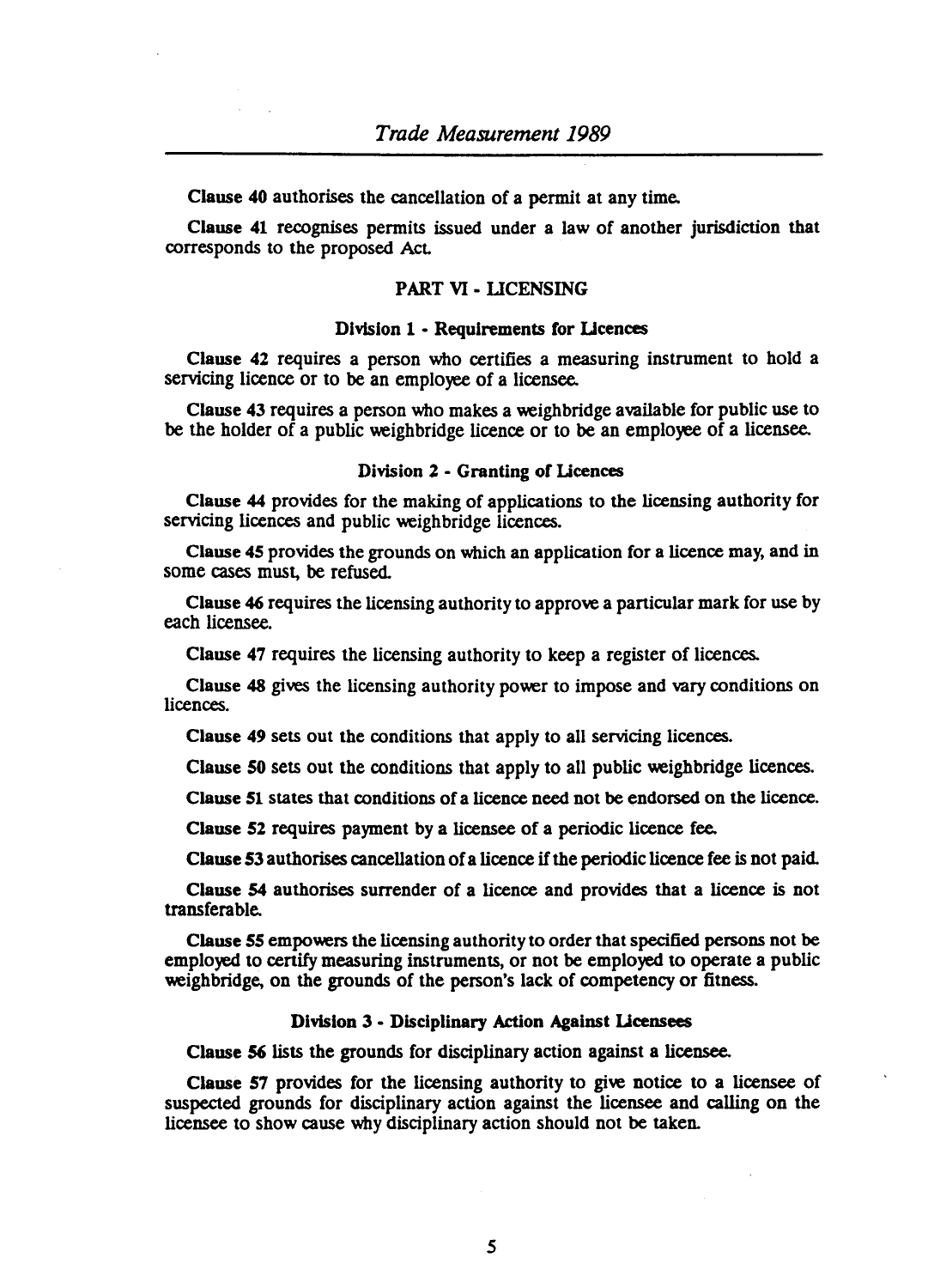Clause 58 provides for the disciplinary action that the licensing authority can take against a licensee.

#### Division 4 • Appeals

Clause 59 provides for an appeal against various decisions of the licensing authority.

## PART VII - INSPECTORS

Clause 60 provides for the general powers of entry and inspection by inspectors under the proposed Act.

Clause 61 provides for the powers of inspectors in relation to the examination and testing of measuring instruments.

Clause 62 provides for the powers of inspectors in relation to pre-packed articles and articles that are for sale by measurement.

Clause 63 gives an inspector special powers to demand information from a person whose name appears on a pre-packed article.

Clause 64 entitles a person from whom anything is seized under the proposed Act to return of the thing if proceedings for an offence ate not instituted within 6 months or if no conviction is obtained.

Clause 65 creates offences of hindering, assaulting, impersonating, or failing to comply with a lawful requirement made by, an inspector.

Clause 66 relates to self-incrimination.

Clause 67 requires an inspector to produce his or her certificate of authority on request.

#### PART VIII - MISCELLANEOUS

Clause 68 provides that a penalty appearing at the end of a provision of the proposed Act indicates the creation of an offence for which the maximum penalty is the penalty specified.

Clause 69 increases by 5 times the maximum penalty for any offence committed by a body corporate.

Clause 70 empowers the court which convicts a person of an offence under the proposed Act to award compensation to a person who has suffered pecuniary loss.

Clause 71 makes the employer guilty of the same offence committed by an employee unless the employer had no knowledge of the contravention and could not have prevented the contravention.

Clause 72 makes the director of a body corporate guilty of the same offence committed by the body corporate if the director knowingly authorised or permitted the offence.